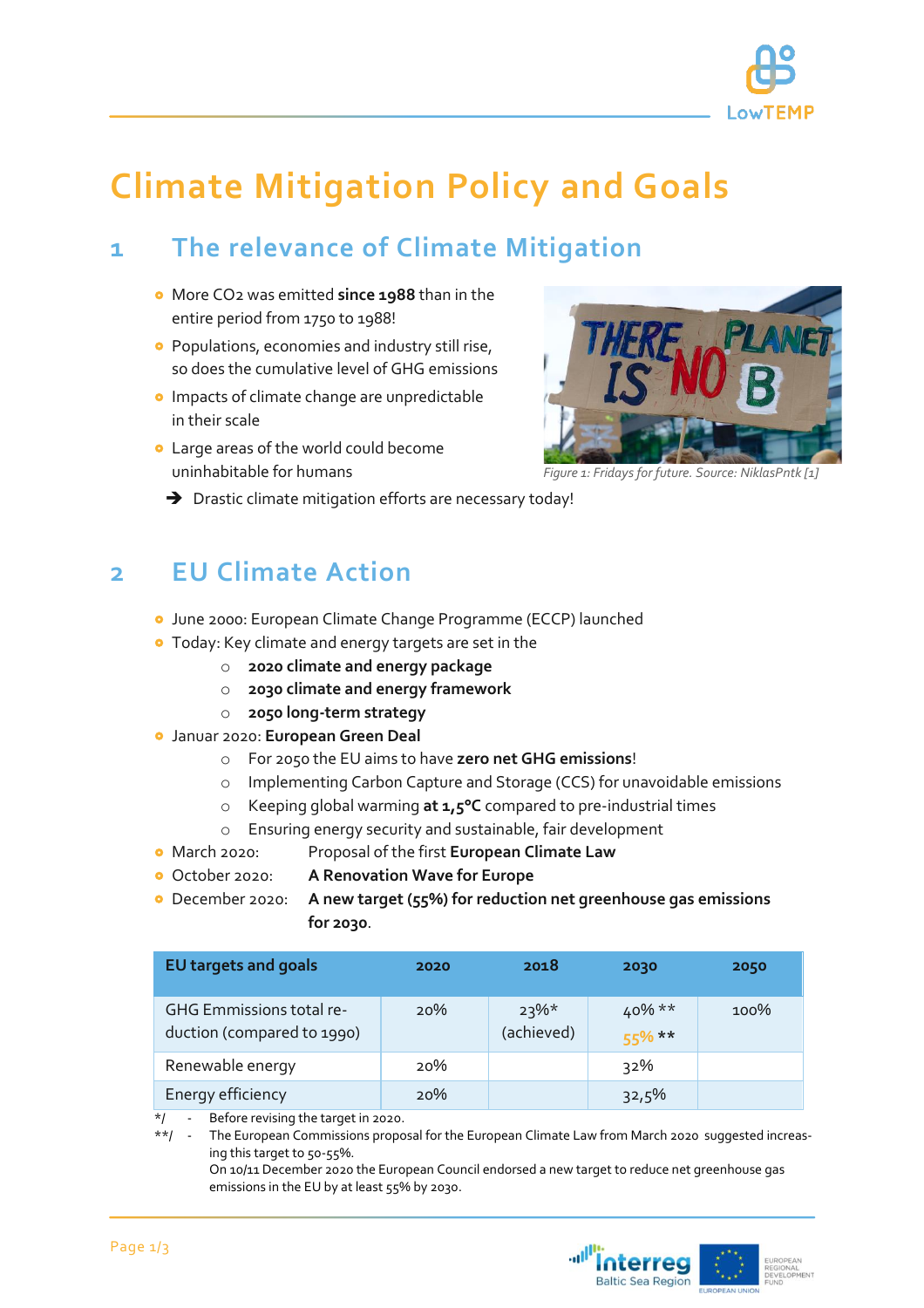

### **2.1 Measurements**

#### **Financial support:**

- **0** 20 % of EU budget are spent on climate related topics
- **o** International development aid to tackle climate change globally
- **•** EU Interreg projects on CO<sub>2</sub> reduction

#### **Regulations:**

- EU Emission Trading System (EU ETS)
	- o EU wide, reducing GHG from heavy energy installations like powerplants
- **Member states 'Effort Sharing Decision'** 
	- o National targets cover other sectors like building, transport and agriculture
- Obligations for member countries to support renewable energies and improve energy efficiency by implementing National Energy and Climate Plans (NECPs)

### **3 Progress and Trend**

- EU overachieved its GHG emission target by 2018 with 23 % reduction compared to 1990.
- Emissions from the EU ETS decreased 4,1 % between 2017 and 2018, other emissions decreased by 0.9 % after three years of slight increase.
- **•** Some countries are projected to stay below their 2020 goals, including Germany and Poland.
- Existing policies from the 2019 NECPs could lead to 25 % reduction (target 30 %) in ESD
	- $\rightarrow$  To reach the 2030 and 2050 targets, additional measures have to be defined!



*Figure 2: Progress and trend on CO2 emissions. Source: European Environment Agency (EEA) [2]*